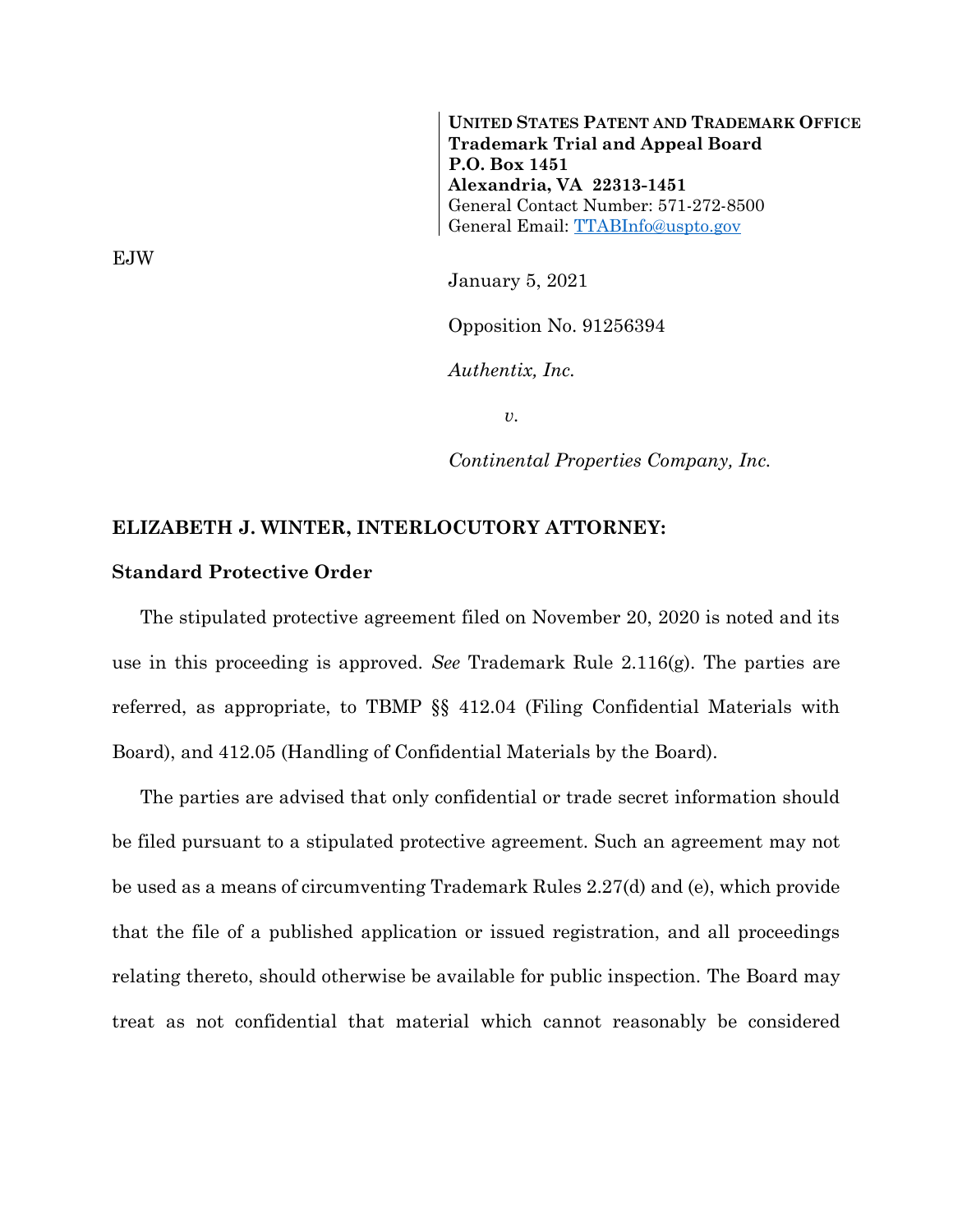confidential, notwithstanding a designation as such by a party. *See* Trademark Rule

2.116(g).

l

## **Consent Motion to Extend Trial Schedule Granted**

Applicant's consented motion, filed December 21, 2020, to extend disclosure,

discovery, and trial dates, 6 TTABVUE, is **granted**. <sup>1</sup> Trademark Rule 2.127(a).

Trial dates are reset in accordance with Applicant's motion, as follows:

| <b>Expert Disclosures Due</b>           | 2/21/2021 |
|-----------------------------------------|-----------|
| Discovery Closes                        | 3/23/2021 |
| Plaintiff's Pretrial Disclosures Due    | 5/7/2021  |
| Plaintiff's 30-day Trial Period Ends    | 6/21/2021 |
| Defendant's Pretrial Disclosures Due    | 7/6/2021  |
| Defendant's 30-day Trial Period Ends    | 8/20/2021 |
| Plaintiff's Rebuttal Disclosures Due    | 9/4/2021  |
| Plaintiff's 15-day Rebuttal Period Ends | 10/4/2021 |
| Plaintiff's Opening Brief Due           | 12/3/2021 |
| Defendant's Brief Due                   | 1/2/2022  |
| Plaintiff's Reply Brief Due             | 1/17/2022 |
| Request for Oral Hearing (optional) Due | 1/27/2022 |
|                                         |           |

Generally, the Federal Rules of Evidence apply to Board trials. Trial testimony is taken and introduced out of the presence of the Board during the assigned testimony periods. The parties may stipulate to a wide variety of matters, and many requirements relevant to the trial phase of Board proceedings are set forth in Trademark Rules 2.121 through 2.125. These include pretrial disclosures, matters in evidence, the manner and timing of taking testimony, and the procedures for

<sup>&</sup>lt;sup>1</sup> When parties stipulate to the rescheduling of a deadline for pretrial disclosures and subsequent testimony periods or to the rescheduling of the closing date for discovery and the rescheduling of subsequent deadlines for pretrial disclosures and testimony periods, a stipulation presented in the form used in a trial order, signed by the parties, or a motion in said form signed by one party and including a statement that every other party has agreed thereto, shall be submitted to the Board through ESTTA, with the relevant dates set forth and an express statement that all parties agree to the new dates. Trademark Rule 2.121(d).